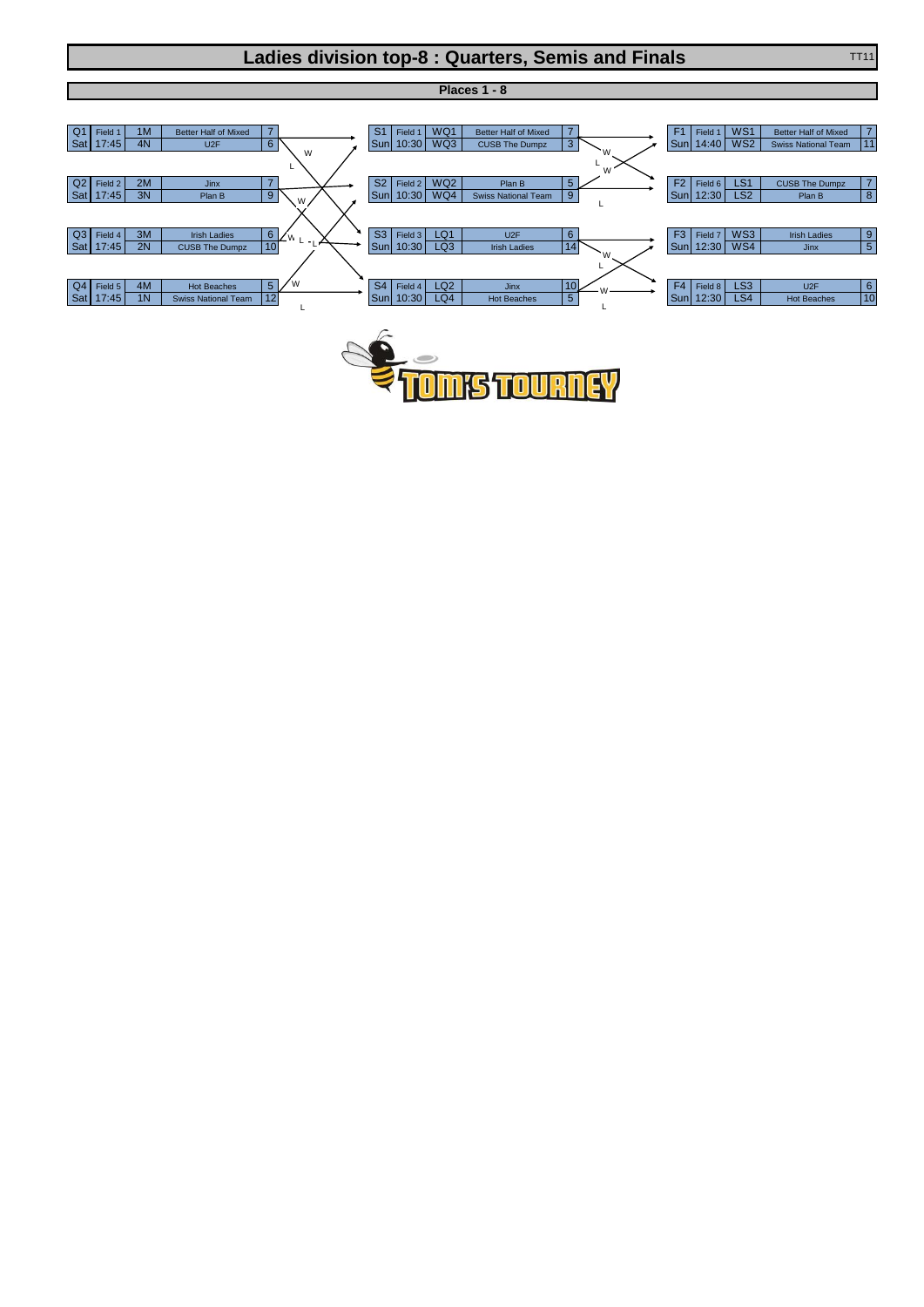|                | Ladies division: round 2 bottom 6<br><b>TT11</b> |                           |                |                 |          |                |                          |                |                |                        |        |                |                |                |        |                |          |                |                          |                         |                |                |              |                |                |                |     |
|----------------|--------------------------------------------------|---------------------------|----------------|-----------------|----------|----------------|--------------------------|----------------|----------------|------------------------|--------|----------------|----------------|----------------|--------|----------------|----------|----------------|--------------------------|-------------------------|----------------|----------------|--------------|----------------|----------------|----------------|-----|
| <b>Group P</b> |                                                  |                           | P <sub>1</sub> |                 |          | P <sub>2</sub> |                          |                |                | P <sub>3</sub>         |        |                |                | P <sub>4</sub> |        |                |          | P <sub>5</sub> |                          |                         |                | <b>P6</b>      |              |                |                | Tot            | Pos |
| P <sub>1</sub> | 5M                                               | Mademoiselle              |                |                 |          | 11             | $\overline{\phantom{a}}$ | $\overline{2}$ | $\overline{2}$ | $\overline{7}$         | $\sim$ | 3 <sup>1</sup> | $\overline{2}$ | 3              | $\sim$ | $\overline{7}$ |          | $0 \t10 -$     |                          | 3 <sup>1</sup>          | $\overline{2}$ | 9              | ٠            |                | $\overline{2}$ | 8              | 10  |
| P <sub>2</sub> | 6M                                               | Primavera                 | $\mathcal{P}$  | $-110$          |          |                |                          |                |                | 6                      | $\sim$ | 5              | $\overline{2}$ | $\overline{2}$ | $-10$  |                | $\Omega$ | 6              | $\sim$                   | 5                       | $\overline{2}$ | $\overline{7}$ | $\mathbf{r}$ | $\overline{2}$ | 2              | 6              | 11  |
| P <sub>3</sub> | 7M                                               | <b>MissB</b>              | 3<br>٠         | $\overline{7}$  | $\Omega$ | 5              | $\sim$                   | 6              | $\Omega$       |                        |        |                |                |                | $2 -$  | 11             | $\Omega$ | 3              | $\overline{\phantom{a}}$ | $\overline{\mathbf{4}}$ | $\Omega$       | 5              | $\sim$       | 9              | $\cap$         | $\Omega$       | 14  |
| P <sub>4</sub> | 5N                                               | Dutch National Tear 7 - 3 |                |                 |          | $210 -$        |                          | $\overline{2}$ |                | $2 \mid 11 - 2 \mid 2$ |        |                |                |                |        |                |          | $4 -$          |                          | 5                       | $\Omega$       | $\overline{7}$ | $\sim$       | 4              | $\mathcal{P}$  | 8              | 9   |
| <b>P5</b>      | 6N                                               | Dominas                   | 3<br>٠         | 10 <sup>1</sup> | $\Omega$ | 5              | $\sim$                   | 6              | $\Omega$       |                        |        | $4 - 3$        | $\overline{2}$ | $5 -$          |        | 4 2            |          |                |                          |                         |                | 6              | $\sim$       | $\overline{7}$ | $\Omega$       | $\overline{4}$ | 13  |
| P <sub>6</sub> | 7N                                               | LilliPuc                  | ×.             | 9               | $\Omega$ | $\overline{2}$ | $\mathbf{r}$             | $\overline{7}$ | $\Omega$       | 9                      | ×.     | 5 <sup>1</sup> | $\overline{2}$ | $\overline{4}$ | $\sim$ | 7'             | $\Omega$ |                | $7 - 6$                  |                         | $\overline{2}$ |                |              |                |                | $\overline{4}$ | 12  |

| Day Time Field               | $T1 - T2$                       | Team 1 - Team 2                    | Result    |
|------------------------------|---------------------------------|------------------------------------|-----------|
| Round 1                      | P1 - P2                         | Mademoiselle - Primavera           | $11 - 2$  |
| Round 1                      | P1 - P3                         | Mademoiselle - MissB               | $7 - 3$   |
| Round 1                      | P2 - P3                         | Primavera - MissB                  | $6 - 5$   |
| Round 1                      | P4 - P5                         | Dutch National Team - Dominas      | $4 - 5$   |
| Round 1                      | P4 - P6                         | Dutch National Team - LilliPuc     | $7 - 4$   |
| Round 1                      | P5 - P6                         | Dominas - LilliPuc                 | $6 - 7$   |
| Sat 17:45<br>9               | P1 - P4                         | Mademoiselle - Dutch National Team | $3 - 7$   |
| Sat 17:45<br>10 <sup>1</sup> | P2 - P5                         | Primavera - Dominas                | $6 - 5$   |
| Sat 17:45<br>11              | P3 - P6                         | MissB - LilliPuc                   | $5 - 9$   |
| Sun 11:30<br>6               | P1 - P5                         | Mademoiselle - Dominas             | $10 - 3$  |
| Sun 11:30<br>$\overline{7}$  | P <sub>2</sub> - P <sub>6</sub> | Primavera - LilliPuc               | $7 - 2$   |
| Sun 11:30<br>8               | P3 - P4                         | MissB - Dutch National Team        | $2 - 11$  |
| Sun 13:30<br>8               | P1 - P6                         | Mademoiselle - LilliPuc            | $9 - 1$   |
| Sun 13:30<br>9               | P <sub>2</sub> - P <sub>4</sub> | Primavera - Dutch National Team    | $2 - 10$  |
| Sun 13:30<br>10 <sup>1</sup> | P3 - P5                         | MissB - Dominas                    | 3<br>$-4$ |